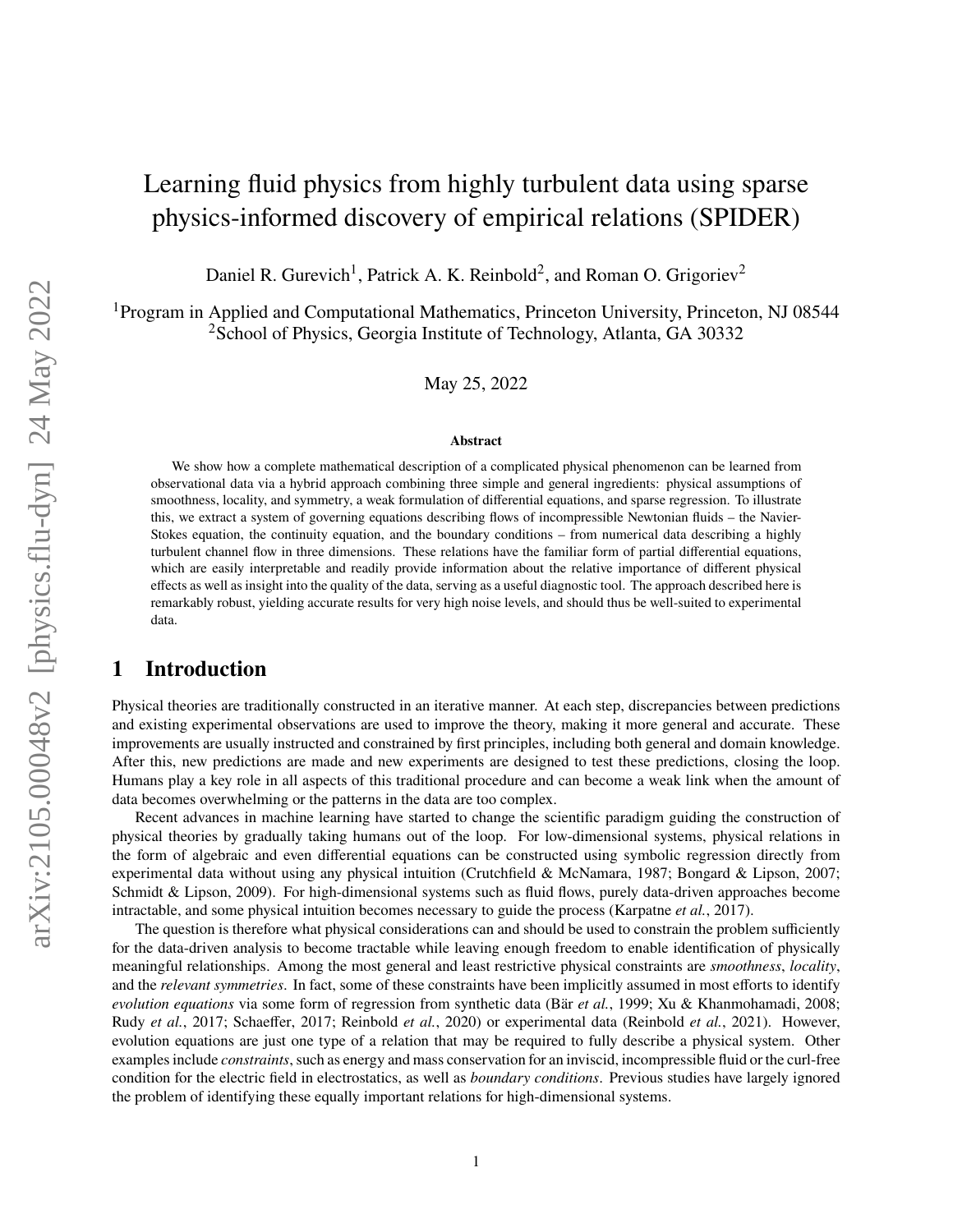<span id="page-1-0"></span>

Figure 1: Snapshot of the velocity component  $u<sub>z</sub>$  over a portion of the entire domain. Sample integration domains (shown as dotted boxes) near the edge of the channel are much narrower than those in the center due to the non-uniform grid spacing in the  $y$  direction.

Several alternative approaches (besides regression) for learning physical models from observational data have been explored in the literature, including methods based on Gaussian processes [\(Raissi & Karniadakis,](#page-8-6) [2018\)](#page-8-6) and deep learning (Raissi *[et al.](#page-8-7)*, [2019\)](#page-8-7). However, these approaches tend to require a substantial amount of specific domain knowledge in order to identify parsimonious, human-interpretable models, severely limiting their utility for scientific discovery. For instance, both [Raissi & Karniadakis](#page-8-6) [\(2018\)](#page-8-6) and [Raissi](#page-8-7) *et al.* [\(2019\)](#page-8-7) had to assume the incompressibility condition, the functional form of the Navier-Stokes equation, and the values of many of its coefficients, with the data serving to determine the values of the remaining coefficients. At present, these alternative approaches appear to be much better suited for specialized data analysis applications. Some examples include solving evolution equations [\(Portwood](#page-7-4) *et al.*, [2019\)](#page-7-4) and inverse problems such as full state reconstruction from limited measurements [\(Raissi](#page-8-8) *et al.*, [2020\)](#page-8-8).

While machine learning has achieved some success in the field of model discovery, all of the existing approaches are largely *ad hoc* and lack generality. In this article, we introduce a flexible, general, and most importantly, systematic data-driven approach for identifying a complete mathematical description of a physical system, which we call sparse physics-informed discovery of empirical relations (SPIDER). We illustrate SPIDER by discovering the evolution equations, constraints, and boundary conditions governing the flow of an incompressible Newtonian fluid from noisy data using only the assumptions of smoothness, locality, and symmetry. Our implementation of this algorithm is publicly available at [https://github.com/sibirica/SPIDER\\_channelflow](https://github.com/sibirica/SPIDER_channelflow).

# **2 Sparse physics-informed discovery of empirical relations**

In order for a data-driven approach to identify a sufficiently general model, the data must exhibit enough variation to sample the state space of the physical problem [\(Schaeffer](#page-8-9) *et al.*, [2018\)](#page-8-9). Here, this is accomplished by using the numerical solution of a high-Reynolds number flow through a rectangular channel from the Johns Hopkins University turbulence database ([http://turbulence.pha.jhu.edu/Channel\\_Flow.aspx](http://turbulence.pha.jhu.edu/Channel_Flow.aspx)). The data set includes the flow velocity **u** and pressure p fully resolved in space and time. The channel dimensions are  $L_x \times L_y \times L_z \times L_t = 8\pi \times 2 \times 3\pi \times 26$  (in nondimensional units) and the data are stored on a spatiotemporal grid of size  $2048 \times 512 \times 1536 \times 4000$ . The viscosity is  $v = 5 \times 10^{-5}$  and the corresponding friction Reynolds number is  $Re_\tau \sim 1000$ . A representative snapshot of the data is shown in Figure [1.](#page-1-0)

The immense size of the entire data set comprising  $2.6 \times 10^{13}$  "measurements" illustrates the challenges faced by a purely data-driven approach. The locality property radically reduces the number of possible functional relations between measurements by constraining these to a small spatiotemporal neighborhood of a given point. In particular, for smooth continuous fields, such functional relations have to be expressed in terms of their values and partial derivatives. For systems that are invariant with respect to spatial and temporal translation, a functional relation can be expressed in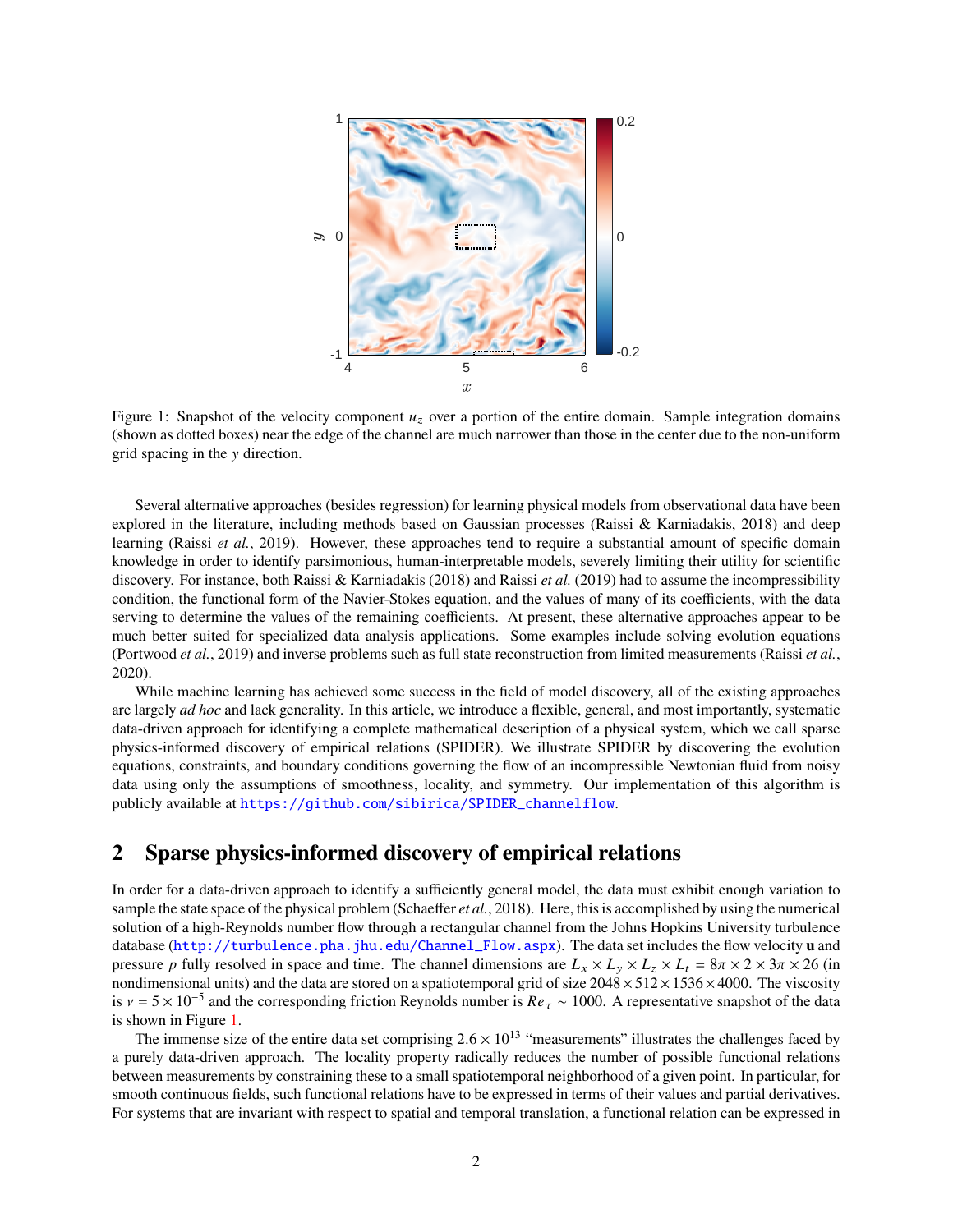the form of a Volterra series

<span id="page-2-0"></span>
$$
\sum_{n} c_n \mathbf{f}_n = 0,\tag{1}
$$

where  $c_n$  are coefficients and  $\mathbf{f}_n$  are products of the fields and their partial derivatives. For systems with translational symmetry in space and time, the most general relations of this type are nonlinear PDEs with constant coefficients. Most prior work focused on evolution equations, which are special cases of [\(1\)](#page-2-0) where  $c_1 = 1$  and  $f_1$  is the first-order temporal derivative of one of the fields. Other special cases include differential equations that do not involve temporal derivatives and algebraic relations between the fields that involve no derivatives at all, which have largely been ignored by the machine learning literature.

Our aim here is to identify a parsimonious mathematical model of the flow in the form of a system of PDEs involving the velocity and pressure fields, **u** and  $p$ , with appropriate boundary conditions. The key observation here is that the form of the functional relations [\(1\)](#page-2-0) can be restricted sufficiently using the rotational symmetry constraint. All terms **f**<sub>n</sub> have to transform in the same way under rotations and reflections, with the transformation rule corresponding to a particular representation of the rotational symmetry group. For instance, for non-relativistic systems, the symmetry group involves rotations about any axis in three-dimensional space, with the representations corresponding to tensors of various ranks. Here we will restrict our attention to the two lowest rank tensors, i.e., scalars and vectors, although the same approach trivially extends to tensors of any rank.

#### **2.1 Learning evolution equations and constraints**

In the present problem, the data consist of a scalar field  $p$  and a vector field  $\bf{u}$ . The differential operators that transform as a scalar and a vector, respectively, are  $\partial_t$  and  $\nabla$ . Using these objects, we can construct tensors of any rank as tensor products. For instance, the terms **u**,  $\partial_t$ **u**, and  $\nabla p$  all transform as vectors. To illustrate the procedure, we will restrict the terms  $f_n$  to be at most cubic in p, **u**,  $\partial_t$ , and  $\nabla$ , which yields a scalar equation

<span id="page-2-1"></span>
$$
c_1p + c_2 \nabla \cdot \mathbf{u} + c_3 \partial_t p + c_4 p^2 + c_5 \mathbf{u}^2 + c_6 (\mathbf{u} \cdot \nabla) p + c_7 \nabla^2 p + c_8 \partial_t (p^2) + c_9 \partial_t^2 p + c_{10} p (\nabla \cdot \mathbf{u}) + c_{11} \mathbf{u}^2 p + c_{12} \partial_t (\mathbf{u}^2) = 0
$$
\n(2)

and a vector equation

<span id="page-2-2"></span>
$$
c_1 \mathbf{u} + c_2 \partial_t \mathbf{u} + c_3 \nabla p + c_4 p \mathbf{u} + c_5 (\mathbf{u} \cdot \nabla) \mathbf{u} + c_6 \nabla^2 \mathbf{u} + c_7 \partial_t^2 \mathbf{u} + c_8 u^2 \mathbf{u} + c_9 p^2 \mathbf{u}
$$
  
+ 
$$
c_{10} \nabla (p^2) + c_{11} \mathbf{u} (\nabla \cdot \mathbf{u}) + c_{12} \nabla \mathbf{u}^2 + c_{13} \nabla (\nabla \cdot \mathbf{u}) + c_{14} p \partial_t \mathbf{u} + c_{15} \mathbf{u} \partial_t p = 0.
$$
 (3)

Reflection symmetry ensures that pseudovectors such as ∇ × **u** do not appear in the latter equation. These two PDEs will form the libraries of the candidate relations describing fluid physics in the bulk. It is straightforward to expand these by including higher-order terms.

It should be emphasized that no domain knowledge specific to the system, aside from the rotational and translational symmetry of the physical observables, has been used in constructing these libraries. For instance, it is not necessary to know that **u** and p represent the velocity and pressure of a fluid. This is in direct contrast to prior studies [\(Reinbold](#page-8-4) *[et al.](#page-8-4)*, [2020,](#page-8-4) [2021\)](#page-8-5) that used model libraries inspired by first-principles analysis of the fluid flows considered there.

It is also useful to put the very modest size of libraries [\(2\)](#page-2-1) and [\(3\)](#page-2-2) in perspective. In order to identify the evolution equation for the vorticity  $\omega = \nabla \times \mathbf{u}$ , Rudy *[et al.](#page-8-2)* [\(2017\)](#page-8-2) used a library analogous to [\(3\)](#page-2-2) that was constructed using a brute-force approach ignoring the symmetries of the problem. The terms that were chosen by the authors included  $\partial_t \omega$ as well as "polynomial terms of vorticity and all velocity components up to second degree, multiplied by derivatives of the vorticity up to second order," yielding a set of  $N = 1 + (1 + 2d + d(d-1)/2)^2$  terms in d spatial dimensions. For the three-dimensional geometry considered here, the corresponding library would contain 101 distinct terms, almost an order of magnitude more than what is included in our more physically comprehensive library [\(3\)](#page-2-2), which was constructed using symmetry constraints.

#### **2.1.1 Dealing with noisy data**

Parsimonious scalar and vector relations between velocity and pressure can be identified by performing sparse regression using the libraries [\(2\)](#page-2-1) and [\(3\)](#page-2-2), respectively. Terms involving higher-order derivatives, such as  $\nabla^2 p$  and  $\nabla^2 \mathbf{u}$ , can be very sensitive to noise (Rudy *[et al.](#page-8-2)*, [2017;](#page-8-2) [Reinbold & Grigoriev,](#page-8-10) [2019\)](#page-8-10), which is present in any experimental measurements.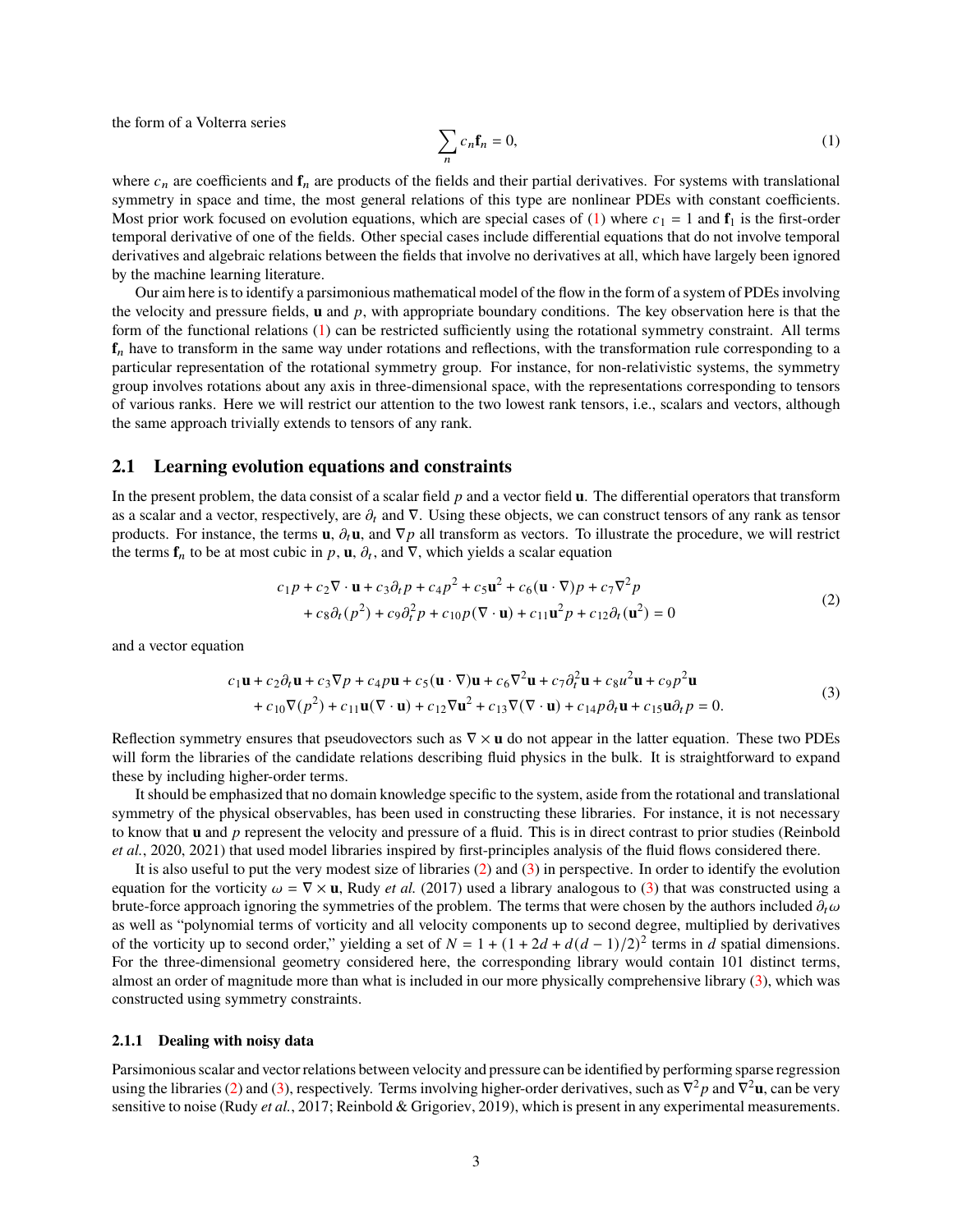|        | $H_{r}$ | $H_v$    | $H_{\tau}$ | $H_{t}$ |
|--------|---------|----------|------------|---------|
| edge   | 1/3(27) | 1/50(34) | 1/5(33)    | 1/4(38) |
| center | 1/3(27) | 1/5(32)  | 1/5(33)    | 1/4(38) |

<span id="page-3-0"></span>Table 1: Dimensions of the integration domains  $\Omega_k$  in physical units and grid points (in parentheses).

To make the regression more robust, we use the weak form of both PDEs following the approach introduced in our earlier work [\(Gurevich](#page-7-5) *et al.*, [2019\)](#page-7-5). Specifically, we multiply each equation by a smooth weight function  $w_i(\mathbf{x}, t)$  and then integrate it over a rectangular spatiotemporal domain  $\Omega_k$  of size  $H_x \times H_y \times H_z \times H_t$  (cf. Table [1\)](#page-3-0). The derivatives are shifted from the data ( $\bf{u}$  and  $\bf{p}$ ) onto the weight functions  $w_i$  whenever possible via integration by parts, after which the integrals are evaluated numerically using trapezoidal quadratures. For equation [\(2\)](#page-2-1), we use scalar weight functions of the form

$$
w_j(\mathbf{x}, t) = \tilde{w}_{j_1}(\bar{x}) \tilde{w}_{j_2}(\bar{y}) \tilde{w}_{j_3}(\bar{z}) \tilde{w}_{j_4}(\bar{t}),
$$
  
\n
$$
\tilde{w}_l(s) = (s^2 - 1)^\beta P_l(s),
$$
\n(4)

where  $P_l$  is the *l*th Legendre polynomial and the bar denotes nondimensionalization relative to the size of the integration domain, e.g.,  $\bar{x} = 2(x - x_k)/H_x$ . Here we chose  $l = 0$  or 1 for each of the coordinate directions, yielding  $2^{d+1}$  different weight functions for an integration domain with one temporal and d spatial dimensions. We choose  $\beta = 6$  to (i) ensure that all the boundary terms vanish after integration by parts and (ii) increase the accuracy of numerical quadrature [\(Gurevich](#page-7-5) *et al.*, [2019\)](#page-7-5). To integrate [\(3\)](#page-2-2), we instead use vector weight functions  $\mathbf{w}_j^i(\mathbf{x}, t) = w_j(\mathbf{x}, t)$  for  $i = 1, \dots, d$ varying over the indices of the spatial dimensions, resulting in a total of  $d2^{d+1}$  different weight functions.

By repeating this procedure for a number of integration domains  $\Omega_k$  centered at different locations and for different weight functions  $w_j$ , the problem of determining the unknown coefficients  $\mathbf{c} = [c_1, \dots, c_N]$  is recast as the solution of an overdetermined linear system of the form

<span id="page-3-1"></span>
$$
Q\mathbf{c} = 0,\tag{5}
$$

where  $Q = [\mathbf{q}_1 \dots \mathbf{q}_N]$  and the columns  $\mathbf{q}_n$  correspond to the integrals of the terms  $\mathbf{f}_n$  in [\(1\)](#page-2-0). We sampled the data using 30 rectangular domains chosen to lie either in the center or at the edge of the channel, as shown in Fig. [1,](#page-1-0) and randomly distributed in the streamwise (x), spanwise (z), and temporal directions, yielding  $30 \times 2^{d+1}$  linear equations on the coefficients  $c_n$  in [\(2\)](#page-2-1) and 30 $d \times 2^{d+1}$  linear equations on the coefficients in [\(3\)](#page-2-2).

#### **2.1.2 Selection of parsimonious relations**

Solutions of [\(5\)](#page-3-1) have a degree of freedom corresponding to the normalization of **c**, which is conventionally eliminated by setting one of the coefficients, say  $c_1$ , to 1. However, we generally cannot guarantee that any given term is present in the correct sparse model. Instead, we treat all of the terms on even footing and compute **c** as the right singular vector of  $Q$  corresponding to the smallest singular value. In fact, this is the solution of a constrained least squares problem for  $Q^T Q \mathbf{c} = 0$ :

<span id="page-3-2"></span>
$$
\mathbf{c} = \underset{\|\mathbf{c}\| = 1}{\arg \min} \|\mathcal{Q}^T \mathcal{Q} \mathbf{c}\|.\tag{6}
$$

It is worth noting that, when multiple singular values of  $Q$  are small, there may be several "good" solutions for  $c$ . This is a less restrictive approach compared to SINDy [\(Brunton](#page-7-6) *et al.*, [2016\)](#page-7-6) and allows a broader class of functional relations to be identified.

In order to obtain a parsimonious model, we must find a sparse coefficient vector  $\mathbf{c}^*$  such that the residual  $\|\mathcal{Q}\mathbf{c}^*\|$ is comparable to the residual  $\|Qc\|$  with **c** given by [\(6\)](#page-3-2). If the parsimonious model contains multiple terms, it can usually be identified by an iterative greedy algorithm. At each iteration, we use the singular value decomposition of  $Q^{(N)} = [\mathbf{q}_1 \dots \mathbf{q}_N]$  to find  $\mathbf{c}^{(N)}$  as described previously. We also compute the residual  $\eta^{(N)} = ||Q^{(N)}\mathbf{c}^{(N)}||$ . Next, we consider all of the candidate models formed by dropping one of the terms and eliminating the corresponding column from  $Q^{(N)}$ . We select the candidate model with  $N-1$  terms that achieves the smallest residual and then repeat until only one term remains. This yields a sequence of increasingly sparse models described by  $N$ -dimensional coefficient vectors  $\mathbf{c}^{(N)}$  (forming an approximately Pareto optimal set [\(Miettinen,](#page-7-7) [2012\)](#page-7-7)).

There are many reasonable ways to select a final model from this collection based on the trade-off between their parsimony (i.e., number of terms N) and accuracy, quantified by the residuals  $n^{(N)}$ . For instance, one might select the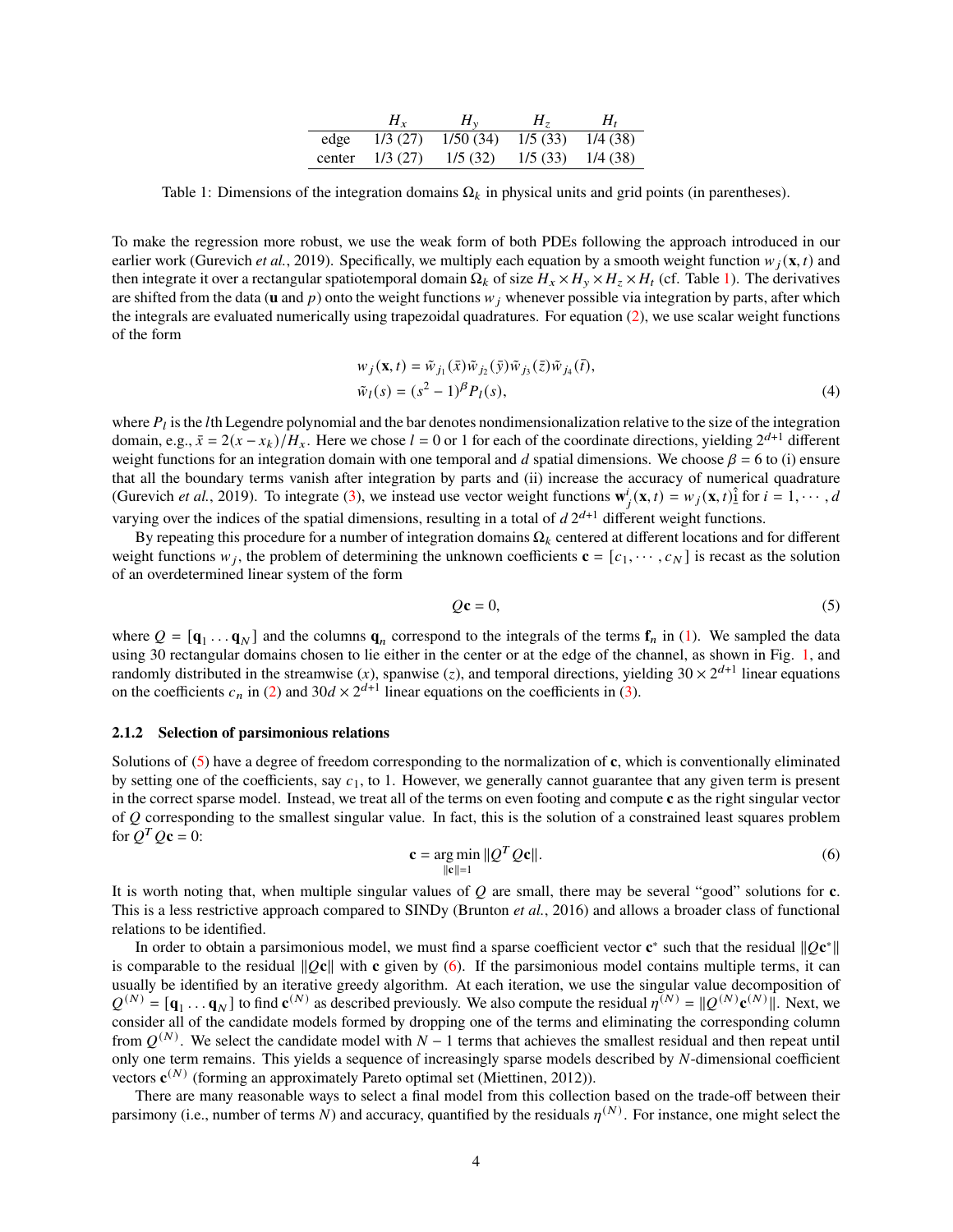<span id="page-4-0"></span>

Figure 2: Dependence of the residual  $\Vert Qc \Vert$  on the number of terms N retained in the vector relation [\(3\)](#page-2-2) for (a) noiseless data and (b) data with 50% noise. Black (white) squares represent data collected near the edge (in the middle) of the channel. The models selected by the greedy algorithm in each case are shown by the arrows.

simplest model which achieves a relative residual of less than, say, 1% or the model for which discarding a single term results in the largest relative increase in the residual. In this article, we follow [Gurevich](#page-7-5) *et al.* [\(2019\)](#page-7-5): specifically, we choose the model described by the coefficient vector  $\mathbf{c}^{(N)}$  where  $N = \max\{n : \eta^{(n)}/\eta^{(n-1)} > \gamma\}$ , where the parameter  $\gamma = 3$  was selected empirically. This procedure was repeated for 10 replications with random choices of domain locations and, for noisy data, realizations of noise in order to verify that the results are reproducible.

#### **2.1.3 Effects of noise**

To test the effects of noise on the results of sparse regression, in addition to the original simulation data, we also used synthetic data with varying levels of additive white Gaussian noise. Specifically, we define the noisy data by  $p_{\sigma} = p + \sigma N_1 s_p$  and  $\mathbf{u}_{\sigma} = \mathbf{u} + \sigma \text{diag}\{\mathbf{N}_2\} s_u$ , where  $\sigma$  is the scalar noise level (ranging from 0 to 50%).  $N_1$  and the three components of  $N_2$  are independently sampled standard normal random variables at each point in space and time, and  $s<sub>p</sub>$  and  $s<sub>u</sub>$  are the sample standard deviations of the pressure and each component of the flow velocity computed across the original dataset.

Figure [2](#page-4-0) illustrates the sparsification of the vector relation [\(3\)](#page-2-2) for a representative distribution of integration domains (with  $d = 3$ ). Both near the wall of the channel and in the center, the residual  $\eta$  remains nearly constant until only four or five terms remain and grows quickly when more terms are discarded. In the noiseless case shown in Figure  $2(a)$  $2(a)$ , the magnitude of the residual for  $N > 5$  is essentially determined by the discreteness of the data (both in the numerical simulations and in evaluating the integrals using quadratures) [\(Gurevich](#page-7-5) *et al.*, [2019\)](#page-7-5). In the noisy case, shown in Figure [2\(](#page-4-0)b), the magnitude of the residual is determined by the level of noise and is higher than in the noiseless case, as expected. However, qualitatively, the dependence of  $\eta$  on the number of terms N remaining in the model is the same in all of the cases.

The relations selected by the greedy algorithm are summarized in Table [2,](#page-5-0) which shows the surviving terms  $f_n$ , their coefficients  $c_n$ , and the respective contributions of different terms in each relation. The table also shows the standard deviation of the coefficients found across different replications. For data from the edge of the channel, sparse regression consistently identifies the Navier-Stokes equation with correct coefficients, including the viscosity  $\nu$ , for noise levels up to at least 50%. For data from the middle of the channel with low noise (up to ∼4%), sparse regression yields the Navier-Stokes equation with an additional, linear term, which is discussed further below. For more noisy mid-channel data with  $\sigma$  up to 48%, the Euler equation, also with correct coefficients, is reconstructed instead. For comparison, the approach of Rudy *[et al.](#page-8-2)* [\(2017\)](#page-8-2) based on the strong formulation of sparse regression succeeded in identifying the vorticity equation only for noise levels up to approximately 1%.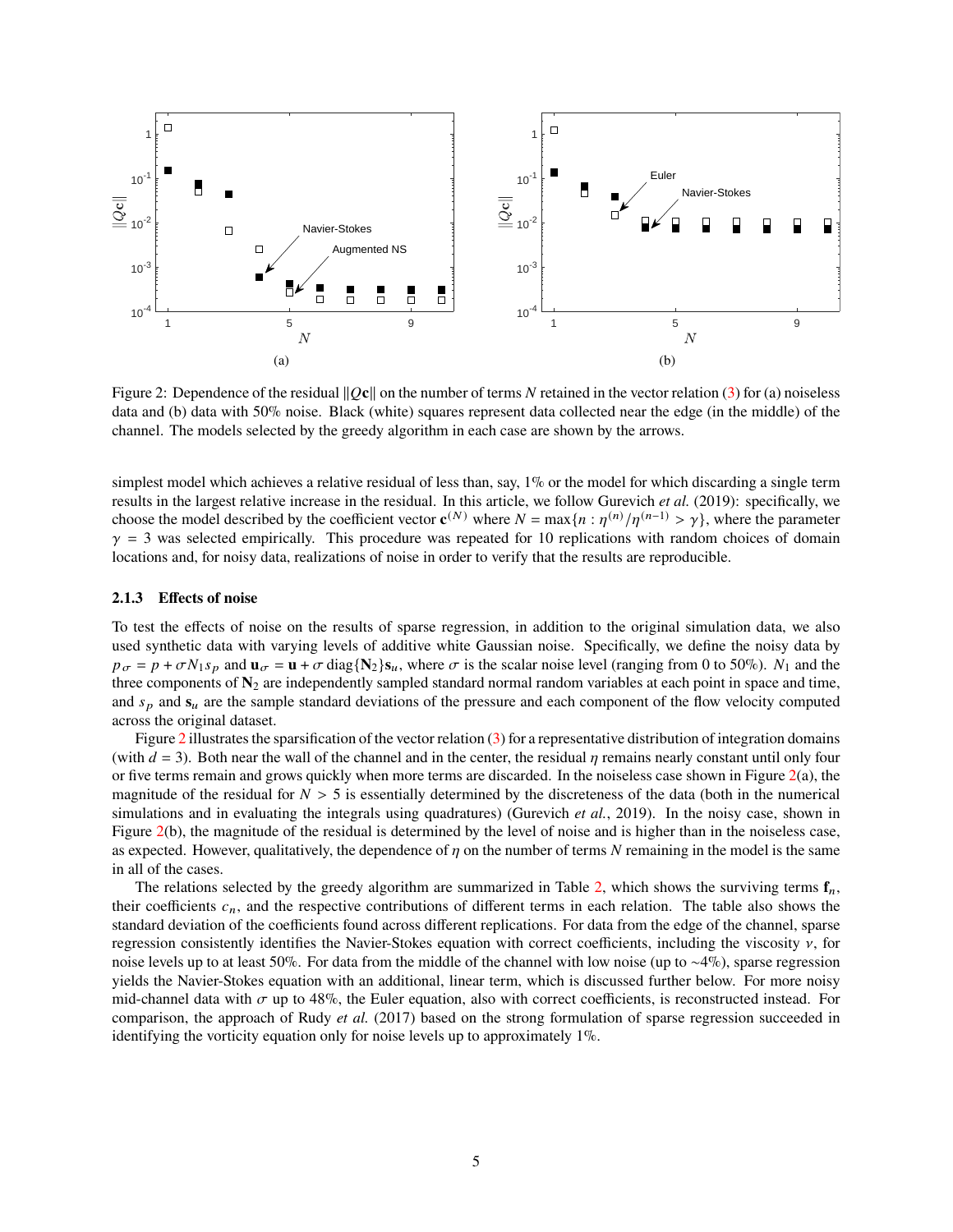<span id="page-5-0"></span>

|             | $\sigma$ | $\partial_t$ u     | $(\mathbf{u} \cdot \nabla) \mathbf{u}$ | Vр                 | $\nabla^2$ u           |
|-------------|----------|--------------------|----------------------------------------|--------------------|------------------------|
| $\bar{c}_n$ | $0\%$    | 0.999              |                                        | 0.995              | $-4.93 \times 10^{-5}$ |
|             | 50%      | 1.002              |                                        | 0.989              | $-4.97 \times 10^{-5}$ |
| $S_n$       | $0\%$    | $4 \times 10^{-4}$ | $8\times10^{-4}$                       | $1 \times 10^{-3}$ | $6\times10^{-8}$       |
|             | 50%      | $7 \times 10^{-3}$ | $8\times10^{-3}$                       | $8 \times 10^{-3}$ | $1 \times 10^{-6}$     |
| $X_n$       | $0\%$    | 0.905              |                                        | 0.407              | 0.487                  |
|             | 50%      | 0.908              |                                        | 0.405              | 0.489                  |

(a)

|             | $\sigma$ | $\partial_t \mathbf{u}$ | $(\mathbf{u} \cdot \nabla) \mathbf{u}$ | $\nabla p$         | $\nabla^2$ u         | u                  |
|-------------|----------|-------------------------|----------------------------------------|--------------------|----------------------|--------------------|
| $\bar{c}_n$ | $0\%$    | 1.000                   |                                        | 1.000              | $-5.26\times10^{-5}$ | $-0.0022$          |
|             | 48%      | 1.000                   |                                        | 0.998              |                      |                    |
| $S_n$       | $0\%$    | $2 \times 10^{-4}$      | $2 \times 10^{-4}$                     | $3\times10^{-4}$   | $4 \times 10^{-7}$   | $7 \times 10^{-6}$ |
|             | 48%      | $1 \times 10^{-2}$      | $1 \times 10^{-2}$                     | $3 \times 10^{-2}$ |                      |                    |
| $\chi_n$    | $0\%$    | 0.987                   |                                        | 0.0528             | 0.0027               | 0.0065             |
|             | 48%      | 0.986                   |                                        | 0.0529             |                      | $\theta$           |
|             |          |                         |                                        |                    |                      |                    |

(b)

Table 2: Vector relations identified from data with different noise levels (described by  $\sigma$ ) (a) near the edge of the channel and (b) in the center. The rows show the mean values of the coefficients  $\bar{c}_n$ , their standard deviation  $s_n$ , and the magnitudes of terms  $\chi_n = ||c_n \mathbf{f}_n||$  (normalized relative to the largest term).

### **2.2 Single-term identities**

While the greedy sparsification algorithm was found to be well-suited for identifying relations involving multiple terms, it fails for single-term relations. This difficulty, which is not adequately addressed by past sparse regression literature, is illustrated well by the regression problem for the scalar library [\(2\)](#page-2-1). The data describe an incompressible fluid, for which

<span id="page-5-2"></span><span id="page-5-1"></span>
$$
\nabla \cdot \mathbf{u} = 0 \tag{7}
$$

As a result, the terms  $\nabla \cdot \mathbf{u}$  and  $p(\nabla \cdot \mathbf{u})$  in [\(2\)](#page-2-1) both have very small magnitudes and are thus quickly discarded from the library by the greedy algorithm, and regression fails to identify the relation [\(7\)](#page-5-1). For this reason, we start by computing the magnitude  $\|\mathbf{q}_n\|$  of each term, which equals the residual of the corresponding single-term model. Comparing  $\|\mathbf{q}_n\|$  with the residual  $\eta$  for the identified multi-term model allows determination of whether the parsimonious relation should include one term (if min<sub>n</sub>  $\|\mathbf{q}_n\|$  is below a chosen threshold and  $\eta$  is not) or several terms (otherwise). With this enhancement, SPIDER correctly identified the continuity equation [\(7\)](#page-5-1) from the scalar library [\(2\)](#page-2-1) for data from either the edge or the center of the channel, across all replications and for all noise levels up to the maximum,  $\sigma = 50\%$ . In contrast, prior sparsification algorithms such as SINDy [\(Brunton](#page-7-6) *et al.*, [2016\)](#page-7-6) and implicit SINDy [\(Mangan](#page-7-8) *et al.*, [2016\)](#page-7-8) are unable to identify such single-term models, as these are not examined separately.

#### **2.3 Learning boundary conditions**

SPIDER can also be used to discover boundary conditions. In this case the rotational symmetry is partially broken: instead of rotations in all three spatial directions, the problem is only invariant with respect to rotations about the normal **n** to the boundary. The library of terms that transform as vectors near the boundary include **n** in addition to **u** and ∇. We exclude time derivatives, because these can be eliminated with the help of the bulk equations. We also exclude the dependence on  $p$  to keep the library to a reasonable size (this dependence is trivial to restore). Retaining terms that contain each of **u** and  $\nabla$  at most once yields a vector equation

$$
c_1\mathbf{u} + c_2\mathbf{n} + c_3(\mathbf{u} \cdot \mathbf{n})\mathbf{n} + c_4\nabla(\mathbf{u} \cdot \mathbf{n}) + c_5(\mathbf{n} \cdot \nabla)\mathbf{u} + c_6\mathbf{n}(\nabla \cdot \mathbf{u}) = 0
$$
 (8)

Next, since they have different symmetries, we separate the normal and tangential components by applying the projection operators  $P_{\perp} = \mathbf{n} \otimes \mathbf{n}$  and  $P_{\parallel} = \mathbf{1} - \mathbf{n} \otimes \mathbf{n}$  to the library [\(8\)](#page-5-2), where  $\mathbf{n} \otimes \mathbf{n}$  represents the tensor product of the normal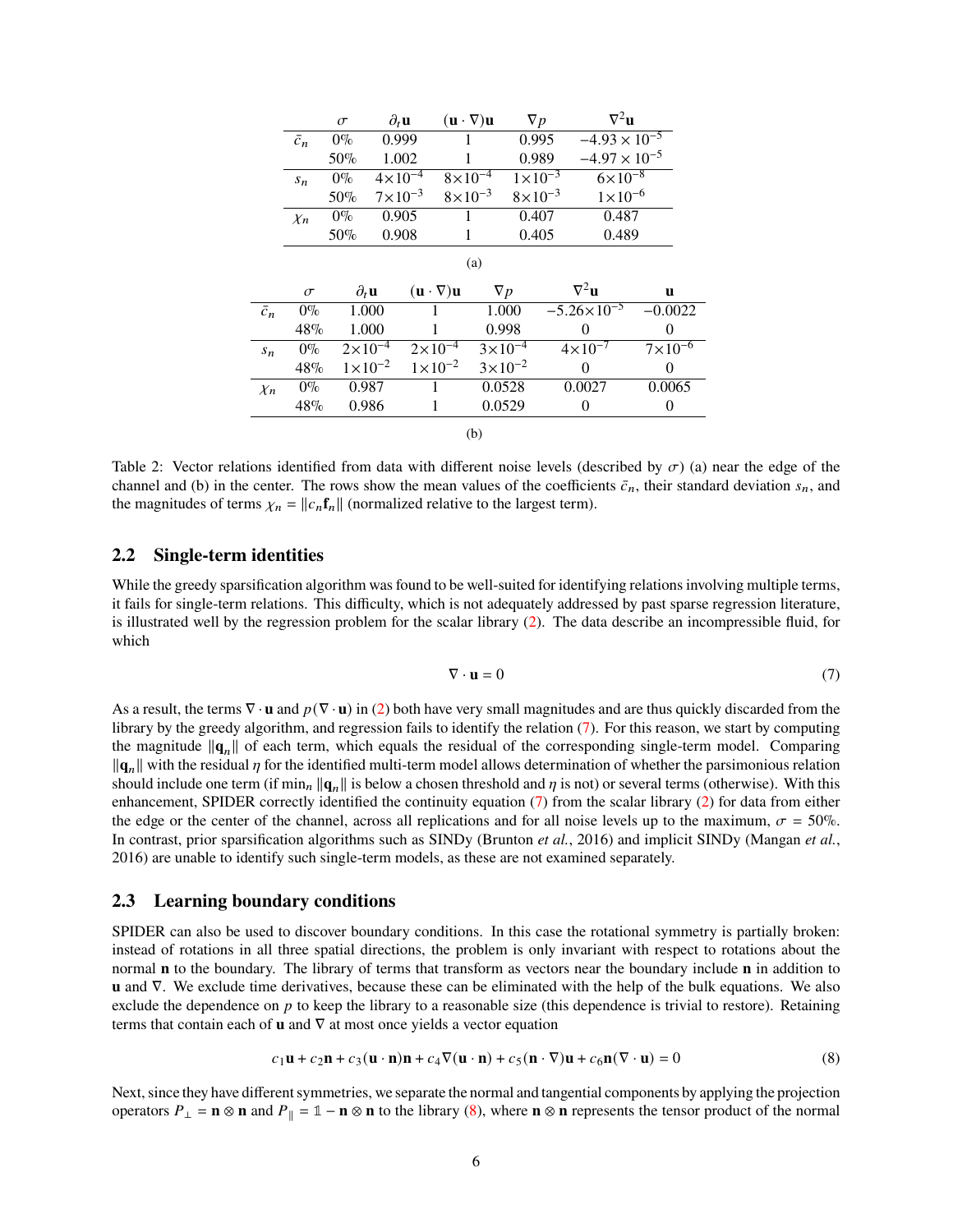vectors. We eliminate all terms which have identically vanishing projections. Furthermore, we can also eliminate all terms involving  $\nabla \cdot \mathbf{u}$ , since we have already identified the continuity equation [\(7\)](#page-5-1).

Since the boundary conditions only hold on the solid walls  $y = \pm 1$ , each projection of the relation [\(8\)](#page-5-2) is integrated over rectangular (2 + 1)-dimensional domains  $\Omega_k$  of size  $H_x \times H_z \times H_t$  constrained to one of the walls. Respectively, the weight functions  $\mathbf{w}_i$  are constructed as products of three one-dimensional functions  $\tilde{w}_l(s)$  where  $s = \bar{x}, \bar{z}$ , or  $\bar{t}$ . Note that the derivatives of the data with respect to the wall-normal  $(y)$  coordinate cannot be eliminated using integration by parts in this case; instead, we evaluate them directly using finite differences. For all noise levels up to the maximum  $\sigma$  = 50%, valid single-term boundary conditions were always identified. Specifically, for the normal component, two equivalent relations  $P_{\perp} \mathbf{u} = P_{\perp} (\mathbf{u} \cdot \mathbf{n}) \mathbf{n} = \mathbf{u} \cdot \mathbf{n} = 0$  are identified. For the tangential component,  $P_{\parallel} \mathbf{u} = 0$  is identified. These can be combined into the algebraically "simplest" boundary condition  $\mathbf{u} = 0$ , which is the well-known no-slip boundary condition.

As we have shown, physically-informed sparse regression can successfully identify a complete, quantitatively accurate mathematical model of the fluid flow using a tiny fraction of the available data, even when the data are extremely noisy. In fact, at low noise levels, such a model can be identified using only a single integration domain in the bulk and its projection onto the boundary, provided sufficiently many weight functions are used. In particular, the no-slip boundary condition  $\mathbf{u} = 0$  and the incompressibility condition [\(7\)](#page-5-1) are always correctly identified.

# **3 Discussion**

The most general vector relation identified is a generalization of the Navier-Stokes equation

$$
\partial_t \mathbf{u} + (\mathbf{u} \cdot \nabla) \mathbf{u} + \nabla p - \nu \nabla^2 \mathbf{u} - \alpha \mathbf{u} = 0, \tag{9}
$$

with some nonnegative  $\nu$  and  $\alpha$ . The last two terms may or may not be identified depending on the sampled region of the flow and the magnitude of noise in the dataset. The term  $v\nabla^2$ **u** represents the effect of viscosity, which is well-known to play an important role in the boundary layer, as reflected by its large relative magnitude  $\chi_n \approx 0.5$  in that region. In fact, in the boundary layer, the greedy algorithm selects the Navier-Stokes equation for any level of noise with all of the terms having comparable magnitudes, as shown in Table [2.](#page-5-0)

In the center of the channel, the effect of viscosity is negligible due to the lack of small-scale structures, so the flow is described quite accurately by both the Navier-Stokes and the Euler equation. Indeed, in that region of the flow, the dominant balance is between the terms  $\partial_t \mathbf{u}$  and  $(\mathbf{u} \cdot \nabla) \mathbf{u}$ , while the viscous term is more than two orders of magnitude smaller. The linear term  $\alpha$ **u** is similarly small. It is then not surprising that, at higher noise levels, the greedy algorithm discards both the viscous and the linear term, yielding the Euler equation.

The unexpected observation is the presence of the linear term  $\alpha$ **u**, which does not appear in the Navier-Stokes equation, in the relation identified from mid-channel data with low levels of noise. This term is slightly larger in magnitude than the viscous term and is reliably identified by the greedy algorithm regardless of the distribution of the integration domains or noise realization, suggesting that it is not spurious. Near the wall, this term becomes small, while the viscous term becomes large, which explains why the correct equation (Navier-Stokes) is identified instead.

The origin of the spurious linear term can be traced to the numerical inaccuracy in the data set's pressure field. This is easy to check by computing the residual of the pressure-Poisson equation

$$
\nabla \cdot [(\mathbf{u} \cdot \nabla)\mathbf{u}] + \nabla^2 p = 0,
$$
\n(10)

which is found to be quite high: about one percent of the magnitude of either of the two terms in this equation. Eliminating the dependence on the pressure data also eliminates the spurious term. Indeed, the Navier-Stokes equation can be identified solely from velocity data by choosing weight functions in the form of a curl of a vector field so that the integral involving  $∇p$  vanishes identically [\(Reinbold](#page-8-4) *et al.*, [2020,](#page-8-4) [2021\)](#page-8-5). With this choice, for the noiseless velocity data from the middle of the channel, SPIDER successfully finds the Navier-Stokes equation without any spurious terms and with a lower residual by multiple orders of magnitude.

It should be noted that additional physical relations describing fluid flows can be identified easily using the approach outlined here. For instance, both the pressure Poisson equation and the energy equation can be derived from the Navier-Stokes equation. The same equations can also be obtained directly from the data by applying regression to the scalar library [\(2\)](#page-2-1) after the latter is expanded to include higher-order terms in **u** and ∇. In cases when a library contains more than one physical relation, the greedy algorithm would pick the relation with the lowest residual. To identify other relations, one of the terms in a previously identified physical relation is removed from the library and regression is repeated.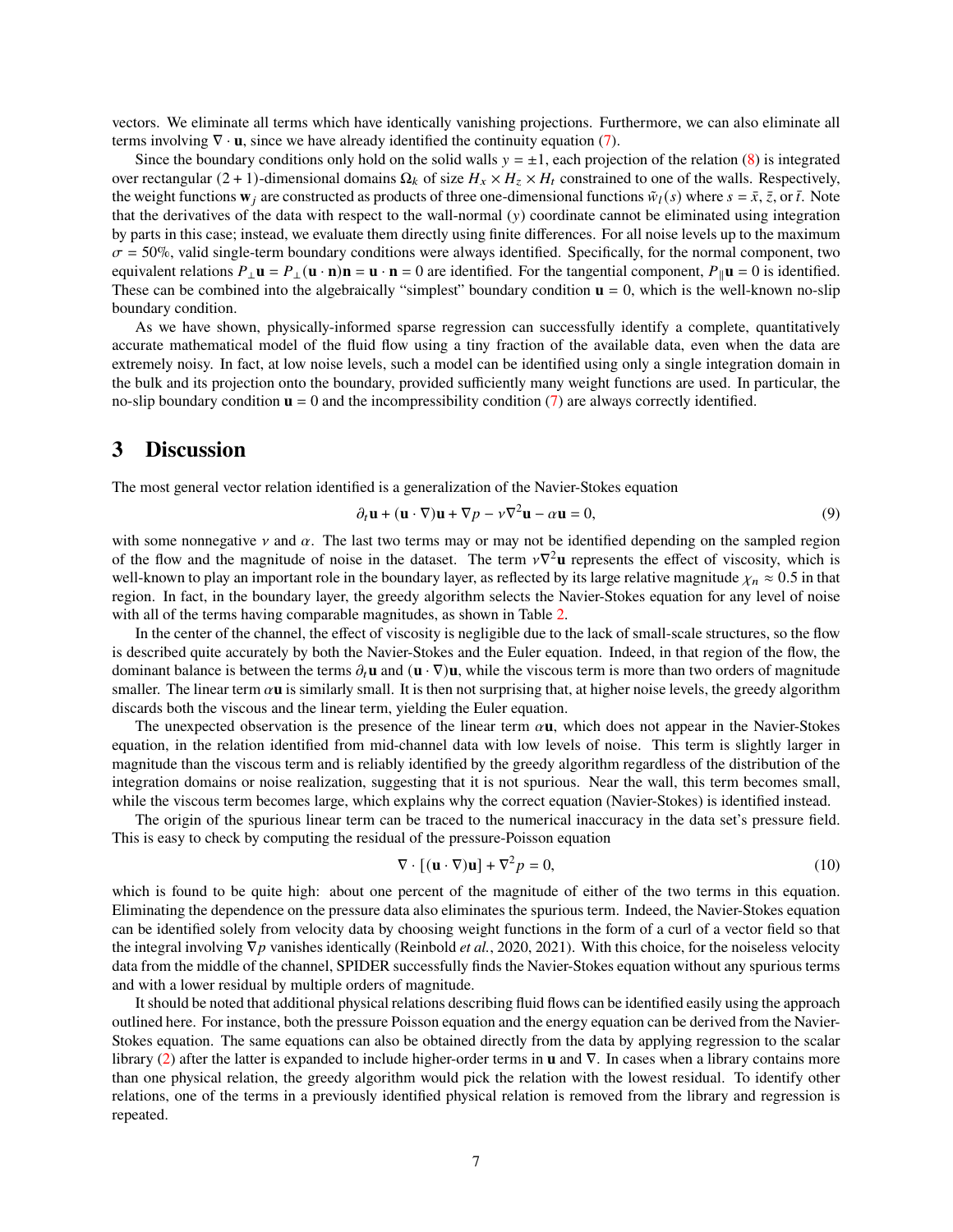# **4 Conclusion**

To summarize, we have shown that a combination of very general physical constraints, weak formulation of PDEs, and sparse regression yields an extremely powerful model discovery tool, which we call SPIDER. It allows one to identify complete and easily interpretable quantitative mathematical models of continuum systems, such as the highly turbulent fluid considered here, from even very noisy data. Moreover, SPIDER provides information about the relative importance of different physical effects and can also serve as a valuable diagnostic tool for validating and troubleshooting numerical simulations or experimental setups.

The utility of the approach presented here is not limited to fluid dynamics. This same approach can be used to identify mathematical models of numerous high-dimensional nonlinear nonequilibrium systems that have defied traditional first-principles modeling approaches. Some examples include high energy density plasmas, as found inside the stars and the interior of fusion energy devices, and excitable media such as cardiac or intestinal muscle tissue and biological neural networks. Other interesting applications include active matter systems such as animal herds, bird flocks, insect swarms, fish schools, bacterial aggregates, self-propelled particles, and even collections of robots these are formally discrete but may possess useful continuum models. Most active matter systems lack quantitative mathematical models while exhibiting interesting collective behaviors that could be better understood within the framework of such continuum "hydrodynamic" models.

## **Acknowledgements**

The authors are grateful to Matthew Golden for pointing out the origin of the spurious term that was identified in the Navier-Stokes equation. This material is based on work supported by the National Science Foundation under Grants No. CMMI-1725587 and CMMI-2028454.

## **References**

- <span id="page-7-3"></span>Bär, MARKUS, HEGGER, RAINER & KANTZ, HOLGER 1999 Fitting partial differential equations to space-time dynamics. *Physical Review E* **59** (1), 337.
- <span id="page-7-1"></span>Bongard, Josh & Lipson, Hod 2007 Automated reverse engineering of nonlinear dynamical systems. *Proceedings of the National Academy of Sciences* **104** (24), 9943–9948.
- <span id="page-7-6"></span>BRUNTON, STEVEN L, PROCTOR, JOSHUA L & KUTZ, J NATHAN 2016 Discovering governing equations from data by sparse identification of nonlinear dynamical systems. *Proceedings of the national academy of sciences* **113** (15), 3932–3937.
- <span id="page-7-0"></span>Crutchfield, James P & McNamara, Bruce S 1987 Equation of motion from a data series. *Complex systems* **1** (3), 417–452.
- <span id="page-7-5"></span>Gurevich, Daniel R, Reinbold, Patrick AK & Grigoriev, Roman O 2019 Robust and optimal sparse regression for nonlinear PDE models. *Chaos* **29** (10), 103113.
- <span id="page-7-2"></span>Karpatne, Anuj, Atluri, Gowtham, Faghmous, James H, Steinbach, Michael, Banerjee, Arindam, Ganguly, Auroop, Shekhar, Shashi, Samatova, Nagiza & Kumar, Vipin 2017 Theory-guided data science: A new paradigm for scientific discovery from data. *IEEE Transactions on knowledge and data engineering* **29** (10), 2318– 2331.
- <span id="page-7-8"></span>Mangan, Niall M, Brunton, Steven L, Proctor, Joshua L & Kutz, J Nathan 2016 Inferring biological networks by sparse identification of nonlinear dynamics. *IEEE Transactions on Molecular, Biological and Multi-Scale Communications* **2** (1), 52–63.
- <span id="page-7-7"></span>Miettinen, Kaisa 2012 *Nonlinear multiobjective optimization*, , vol. 12. Springer Science & Business Media.
- <span id="page-7-4"></span>Portwood, Gavin D, Mitra, Peetak P, Ribeiro, Mateus Dias, Nguyen, Tan Minh, Nadiga, Balasubramanya T, Saenz, Juan A, Chertkov, Michael, Garg, Animesh, Anandkumar, Anima, Dengel, Andreas & others 2019 Turbulence forecasting via neural ODE.